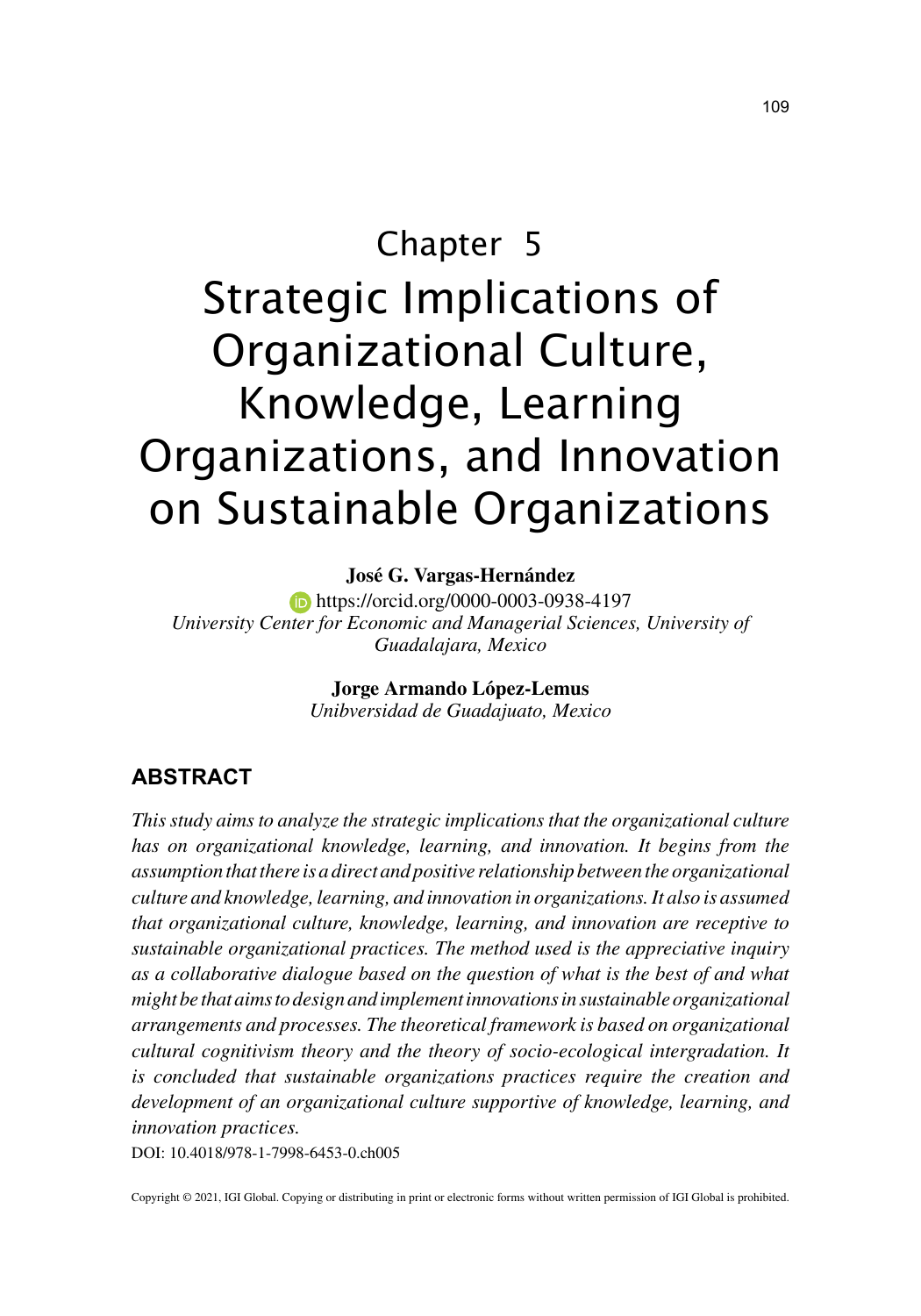#### **INTRODUCTION**

Corporate and organizational culture plays a receptive role to sustainable organizational practices leading to economic growth and efficiency, social inclusion and justice, and environmental sustainability. Organizational development is a workplace-oriented process integrating knowledge generation, representation, communication and sharing, learning and training management, and structuring regulations in achieving results. There is a relationship between the worker's involvement and workplace learning of new sustainable organizational development initiatives and processes. Sustainable organizational development is a pervasive philosophy globally subscribed to the commitment that organizations have to meet the needs of the current generation while not compromising the ability to meet their own needs of future generations.

Appreciative inquiry is a collaborative dialogue based on the question of what is the best of and what might be that aims to explore, discover, understand, analyze and implement innovations in organizational arrangements and processes.

Old economy-based traditional organizations are transforming rapidly into new development paths with more informal and creative organizations identified with new economy organizations, more collaborative and participative organizational cultures. Individuals and society that acknowledge the relevance that natural resources, the bio ecosystem, and the environment have for human development, get involved in organizational practices of conservation, maintenance, and enhancement of environmentally sustainable development. These practices require the creation and development of an organizational culture supportive of knowledge, learning, and innovation practices.

The study begins by analyzing the components and features of the organizational development to continue with the analysis of knowledge transferal, the characteristics and elements of any learning organization, and organizational innovation. Finally, the study intends to present a strategic approach to these issues and the concluding remarks.

#### **ORGANIZATIONAL CULTURE**

Culture is the set of shared values, vision, assumptions, beliefs and norms, which govern organizational policies and people (Bandura, 2002). Organizational culture is a shared understanding and learned way of perceiving, thinking, and feeling about problems that are transmitted to members of the organization (Dicle and Okan, 2015). Organizational cultures structure, control and govern individual behaviors through values, rules, norms, and operating procedures.